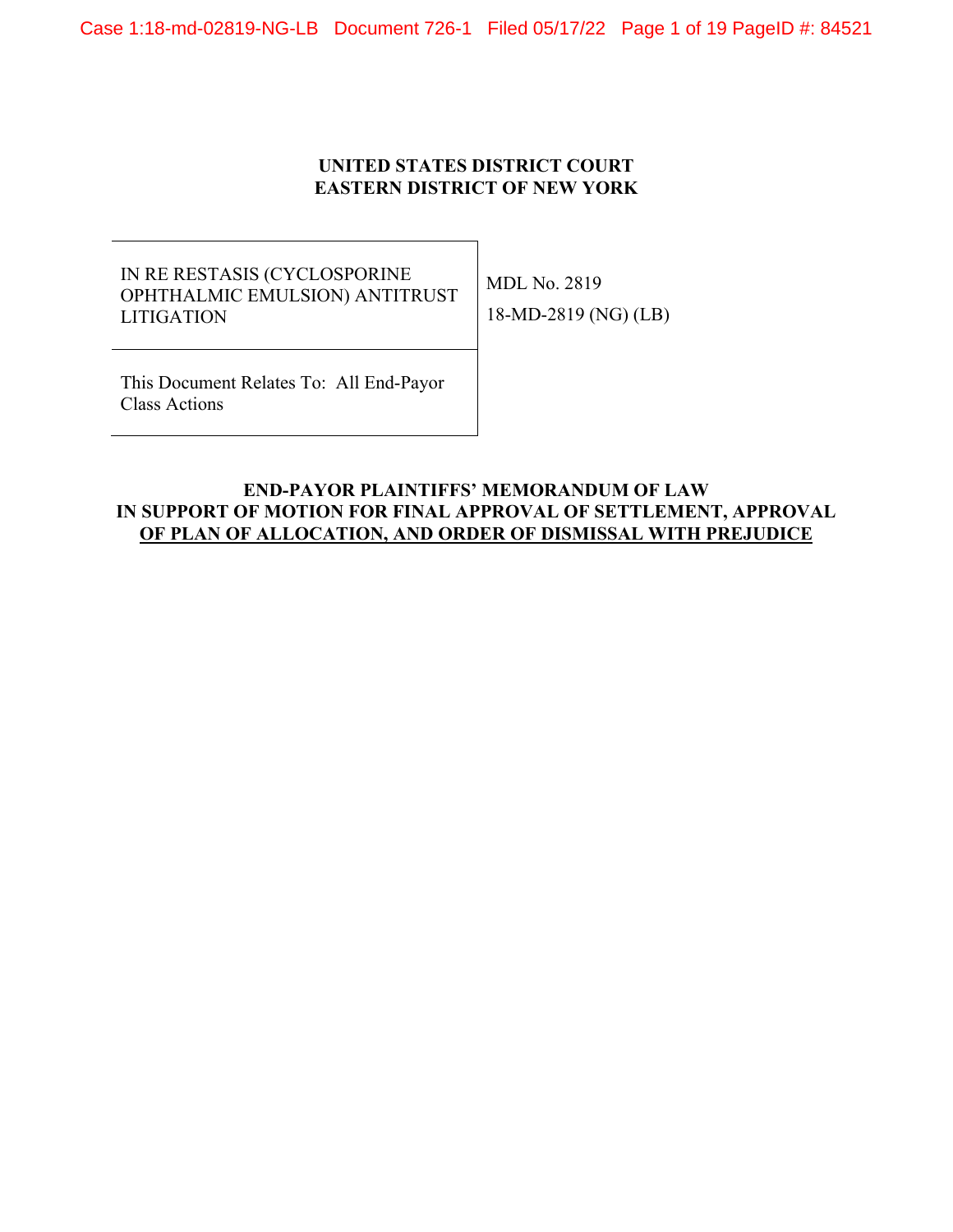# **TABLE OF CONTENTS**

# **Page**

| $\mathbf{I}$ . |                |                                                                                |  |
|----------------|----------------|--------------------------------------------------------------------------------|--|
| $\prod$ .      |                |                                                                                |  |
| III.           |                |                                                                                |  |
|                | A.             |                                                                                |  |
|                | <b>B.</b>      |                                                                                |  |
|                | $\mathbf{C}$ . | The Plan of Allocation Is Fair, Reasonable, and Adequate, and Satisfies        |  |
|                | D.             | The Requested Expenses, Fees, and Service Awards Are Fair, Reasonable,         |  |
|                | Ε.             | The Other <i>Grinnell</i> Factors Weigh in Favor of Approval or Are Neutral 12 |  |
| IV.            |                |                                                                                |  |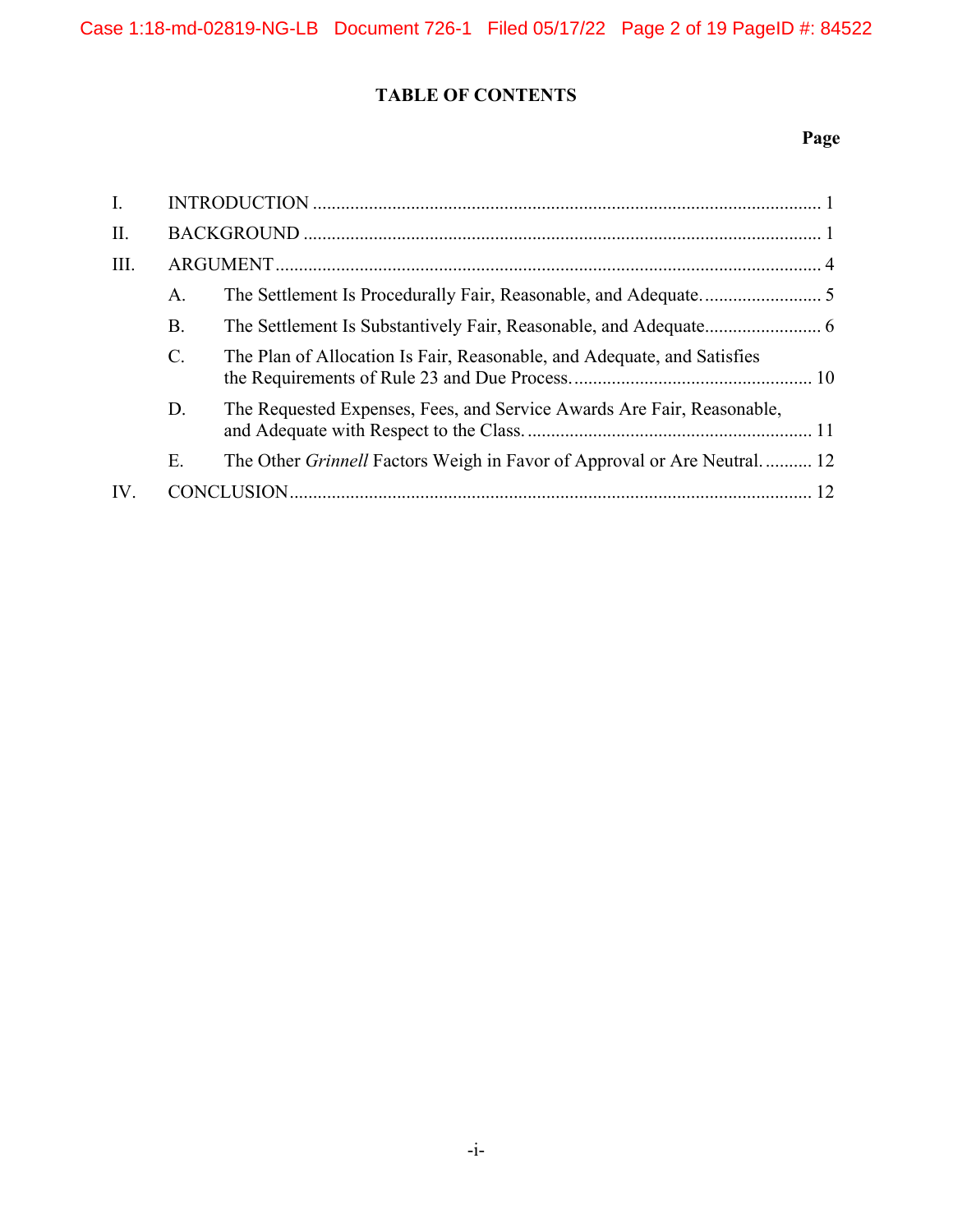# **TABLE OF AUTHORITIES**

## **Page**

# **Cases**

| Babcock v. C. Tech Collections Inc.,<br>Nos. 1:14-CV-3124 (MDG), 2:14-CV-3576 (MDG), 2017 WL 1155767 (E.D.N.Y. Mar. 27,        |
|--------------------------------------------------------------------------------------------------------------------------------|
| Becher v. Long Island Lighting Co.,                                                                                            |
| Christine Asia Co. v. Jack Yun Ma,                                                                                             |
| City & County of San Francisco v. Purdue Pharma L.P.,                                                                          |
| City of Detroit v. Grinnell Corp.,<br>495 F.2d 448 (2d Cir. 1974) abrogated on other grounds by Goldberger v. Integrated Res., |
| In re Facebook, Inc., IPO Sec. & Derivative Litig.,<br>343 F. Supp. 3d 394 (S.D.N.Y. 2018)                                     |
| In re Forest Labs. Inc. Sec. Litig.,<br>No. 05 CIV. 2827 (RMB), 2009 WL 10738220 (S.D.N.Y. May 15, 2009)  12                   |
| In re Giant Interactive Grp., Inc. Sec. Litig.,                                                                                |
| In re IMAX Sec. Litig.,                                                                                                        |
| In re LIBOR-Based Fin. Instruments Antitrust Litig.,                                                                           |
| In re MetLife Demutualization Litig.,                                                                                          |
| In re Namenda Direct Purchaser Antitrust Litig.,                                                                               |
| In re Nexium (Esomeprazole) Antitrust Litig.,                                                                                  |
| In re Payment Card Interchange Fee & Merch. Disc. Antitrust Litig.,                                                            |
| In re Payment Card Interchange Fee & Merch. Disc. Antitrust Litig.,<br>No. 05-MD-1720 (MKB) (JO),                              |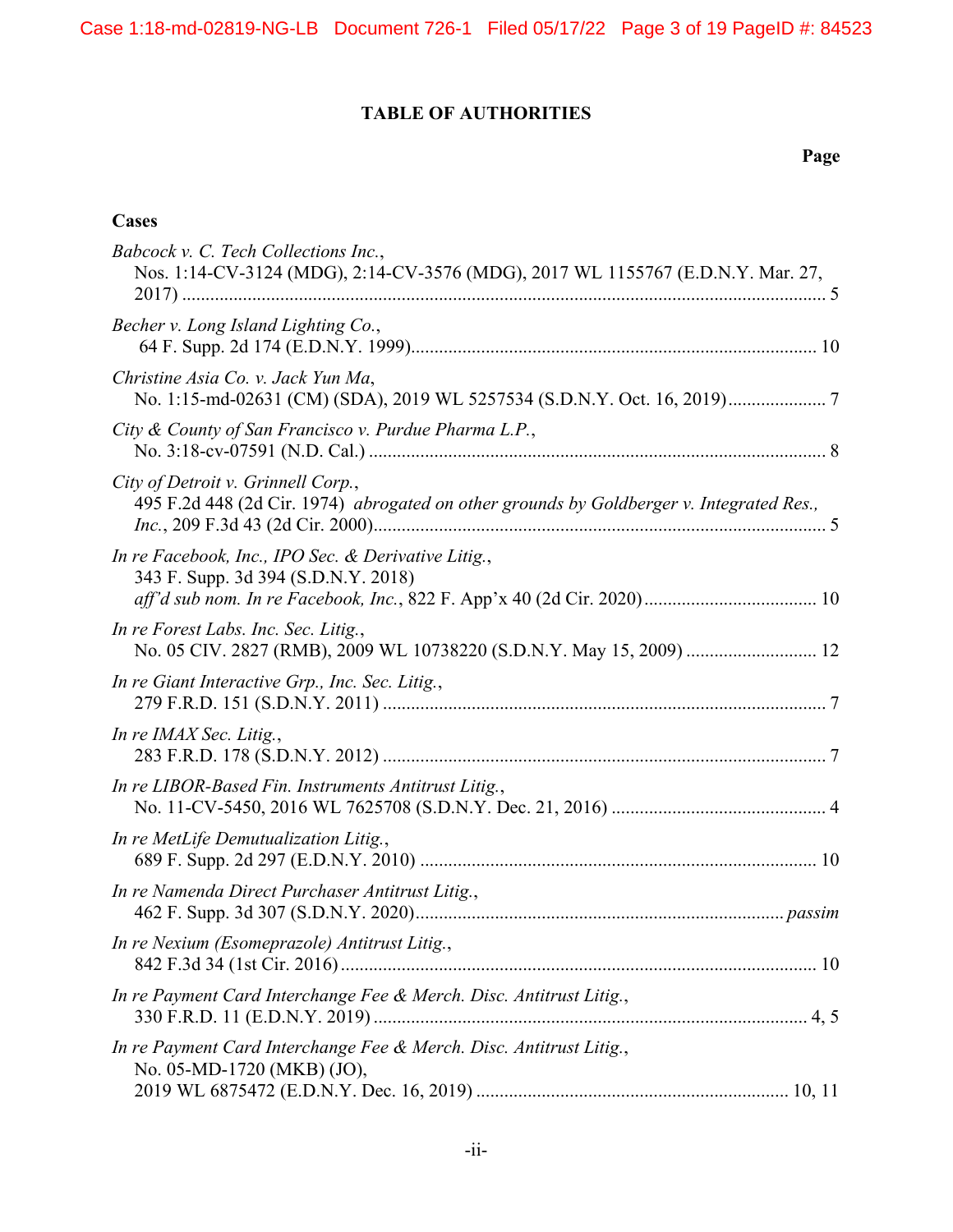# **TABLE OF AUTHORITIES (continued)**

|                                             | Page |
|---------------------------------------------|------|
| Puddu v. 6D Glob. Techs., Inc.,             |      |
| Wal-Mart Stores, Inc. v. Visa U.S.A., Inc., |      |
| <b>Rules</b>                                |      |
|                                             |      |
|                                             |      |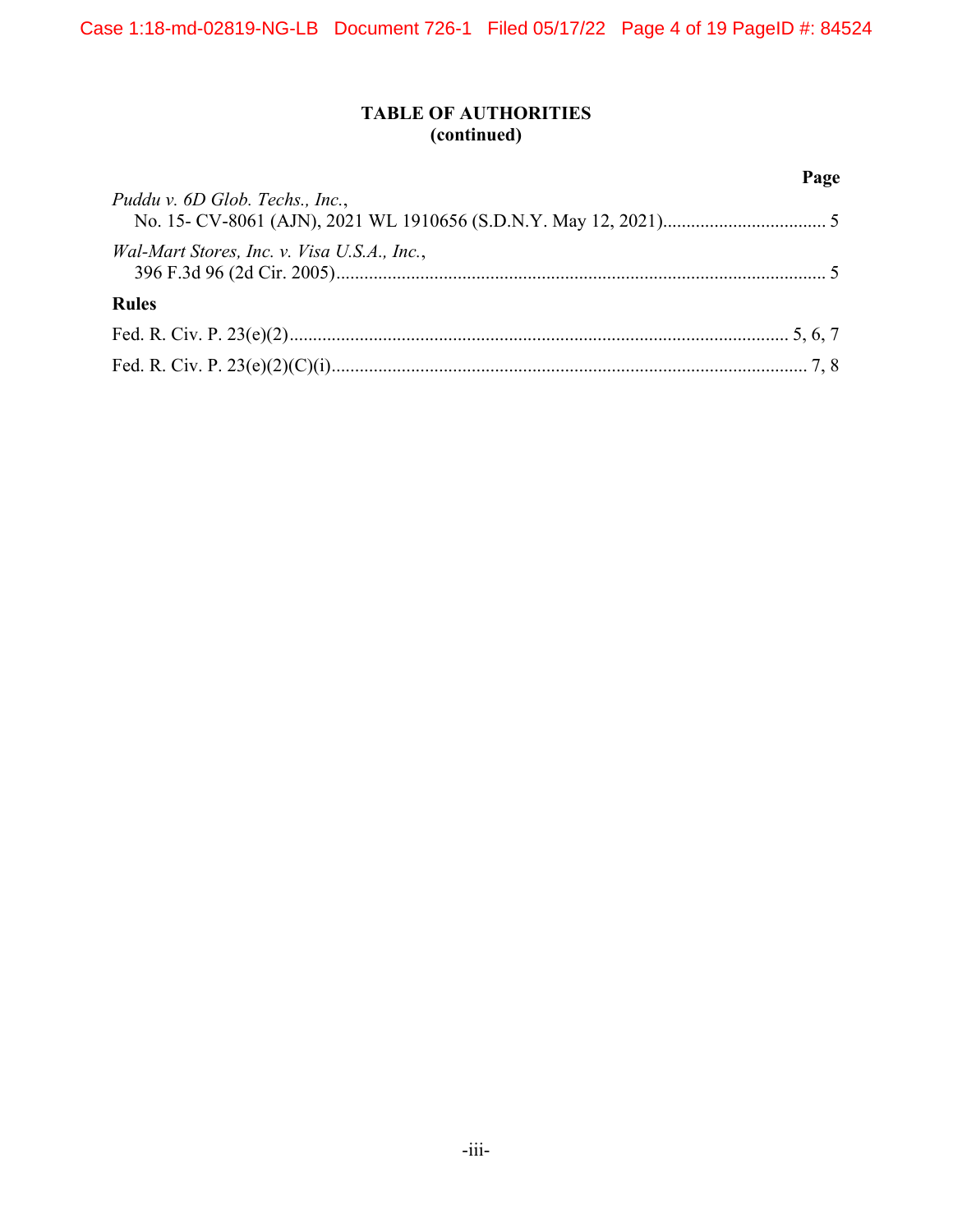## **I. INTRODUCTION**

The End-Payor Plaintiffs ("EPPs"), on behalf of themselves and the members of the certified End-Payor Class, move the Court to grant final approval to EPPs' settlement agreement with Defendant Allergan, Inc. and the plan of allocation. The Court preliminarily approved the settlement on January 18, 2022, ECF No. 716, and notice was provided to End-Payor Class members according to the Court-approved notice program. *See* Declaration of Eric J. Miller ("Miller Decl."), ECF No. 725 (May 3, 2022).

The settlement provides for Allergan to pay one penny less than \$30 million in cash. The End-Payor Class will obtain immediate relief and avoid the potential risks and delay of summary judgment, trial, and appeal. Under the proposed plan of allocation, settlement proceeds are divided into pools for the different types of Class members (cash-paying consumers, insured consumers, and TPPs), and funds are distributed within each pool *pro rata*. The settlement is fair, reasonable, and adequate, and merits this Court's final approval.

#### **II. BACKGROUND**

Because of the Court's thorough familiarity with the facts of this litigation and EPPs' recent recitation of them in support of preliminary approval, *see* ECF No. 708-1 (Oct. 8, 2021) and in the accompanying declaration of Co-Lead Counsel, EPPs here provide only a short summary, and incorporate their prior briefing and the Court's order by reference. EPPs allege that Allergan violated antitrust laws by engaging in a scheme to impede and delay market entry of AB-rated, more affordable, generic versions of Allergan's brand-name prescription drug, Restasis.

Following transfer of all pending Restasis antitrust actions to the Eastern District of New York, the Court consolidated the end-payor actions. On September 18, 2018, the Court denied Allergan's motion to dismiss, and on November 13, 2018, the Court largely denied Allergan's

-1-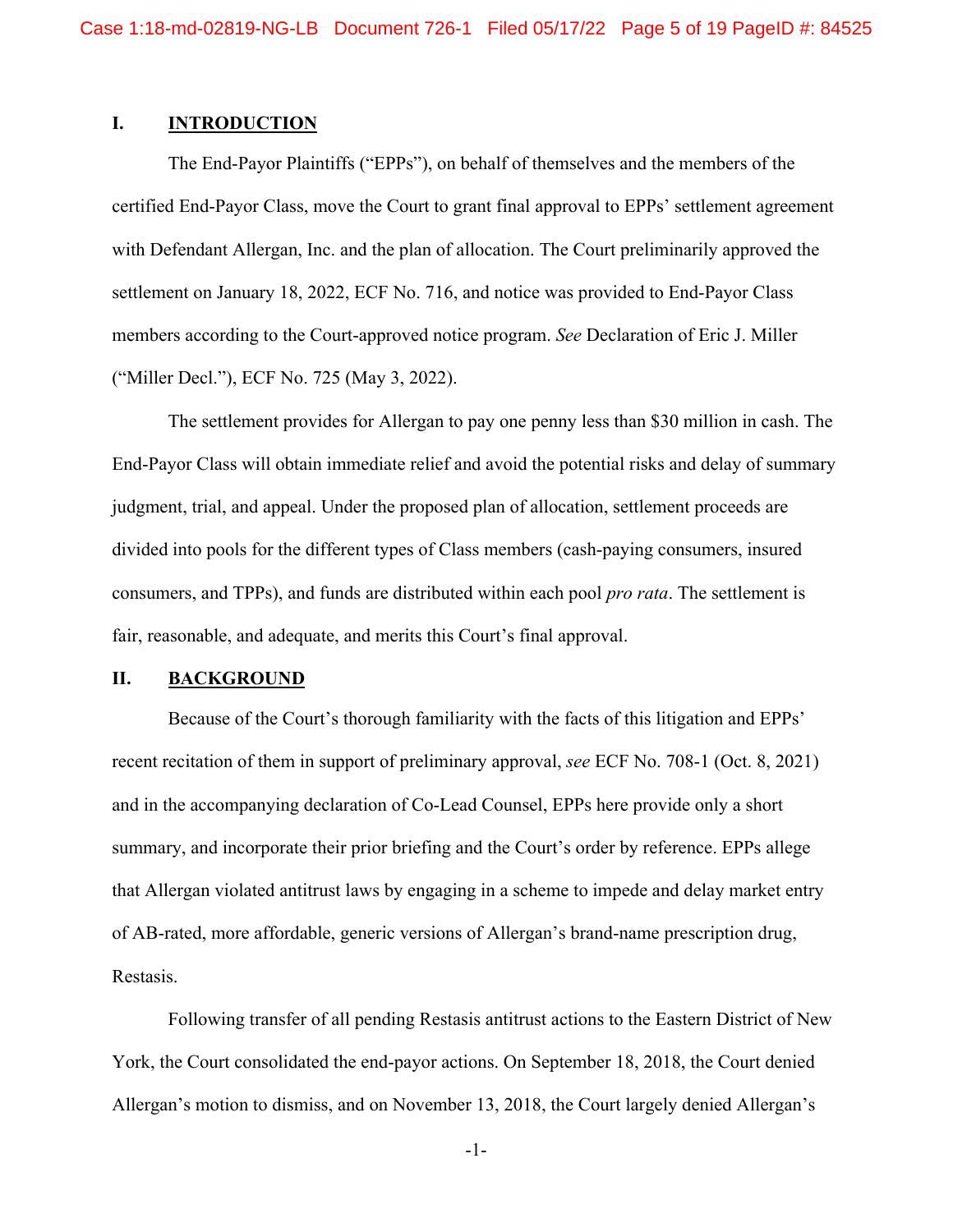challenges to EPPs' state law causes of action. ECF Nos. 146, 176. On December 20, 2018, EPPs filed a Corrected First Amended Consolidated Class Action Complaint. ECF No. 210.

Fact and expert discovery proceeded. Allergan produced 690,000 documents, totaling over 7 million pages. Non-parties produced more than 10,000 additional documents, totaling over 130,000 pages. Plaintiffs (including the now-settled retailer and direct purchaser Plaintiffs) deposed 33 fact witnesses, including current and former Allergan employees and non-parties. Plaintiffs (including the other plaintiff groups) and Allergan exchanged twenty-nine merits expert reports, and Plaintiffs deposed seven of Allergan's experts. Allergan later submitted five additional merits expert reports. EPPs submitted four additional merits expert reports in rebuttal and deposed two of Allergan's additional merits experts.

On May 5, 2020, the Court certified the End-Payor Class after holding a two-day evidentiary hearing and receiving expert testimony, hearing oral argument, requesting additional briefing, and resolving multiple *Daubert* challenges. ECF Nos. 501, 502. Allergan sought interlocutory review, which, after briefing, the Second Circuit denied. ECF 540. The parties fully briefed three motions and one cross-motion for summary judgment, and ten *Daubert* motions before the parties reached a settlement. ECF Nos. 582, 586, 588, 589, 590, 591, 637 (summary judgment); ECF Nos. 596, 598, 599, 605, 607, 609, 612, 613, 614, 615, 616, 626, 627, 628, 629, 630, 631, 632, 634 (*Daubert*).

EPPs and Allergan conducted three mediations before reaching agreement: on September 23, 2019, before Magistrate Judge Lois Bloom; and on March 25, 2020, and April 26, 2021, before Judge Edward Infante (ret.). Following the last mediation, EPPs and Allergan continued to negotiate and eventually reached agreement, about which EPPs notified the Court on May 28, 2021. ECF No. 695. The Court, on January 18, 2022, preliminary approved the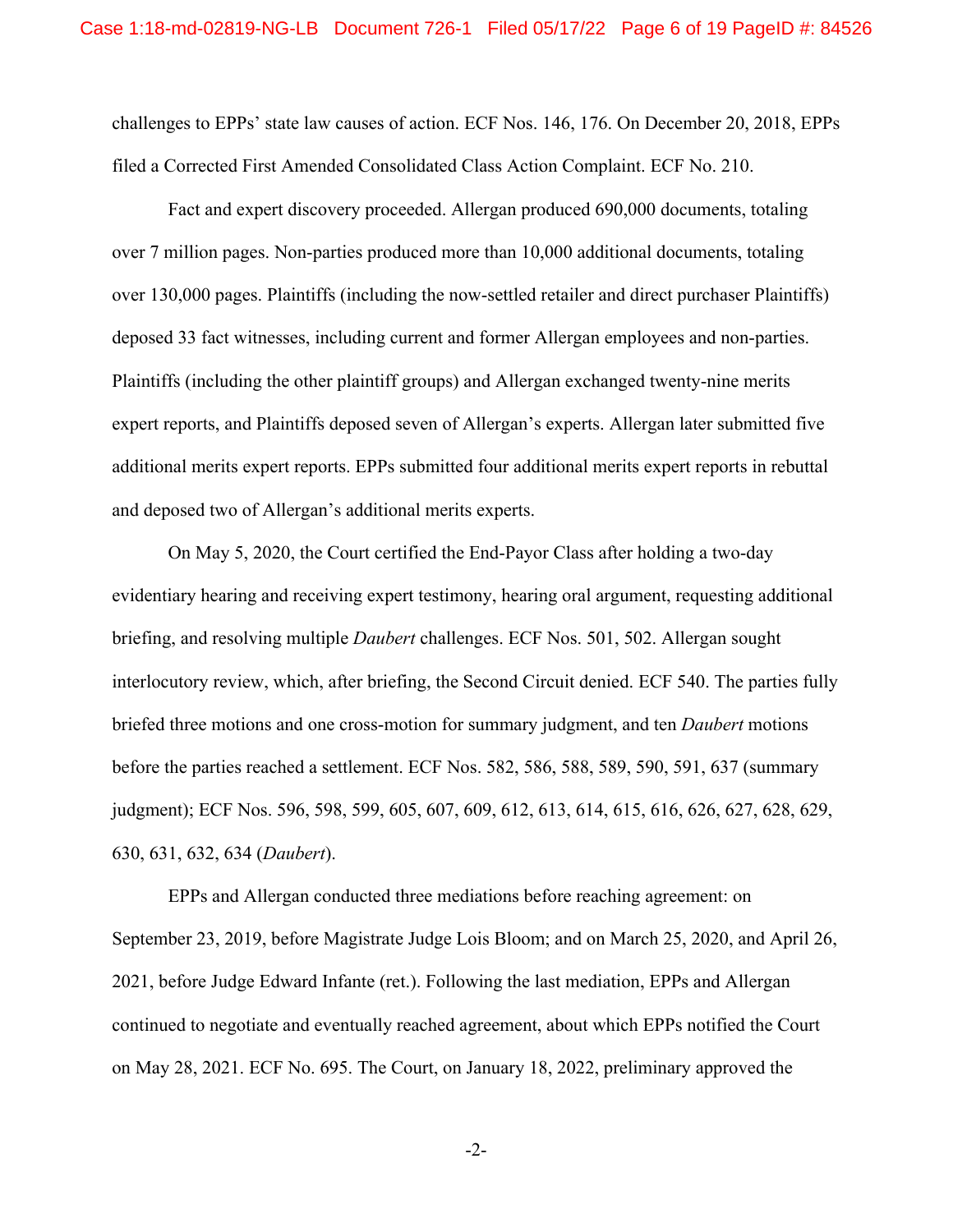settlement and directed EPPs to send notice to the members of the End-Payor Class. ECF No. 716.

The settlement administrator, A.B. Data, conducted a thorough notice program that gave notice of the settlement in print (including *People* magazine and the AARP's official magazine *The Bulletin*), online (including "at least" 265 million banner and newsfeed ads on multiple social media sites), by newswire (via *PR Newswire*'s US1 Newsline distribution list), and by U.S. mail (including more than 42,000 postcard notices). *See* Miller Decl. ¶¶ 5–12. A.B. Data has also maintained an EPP-specific settlement website and a 24-hour toll-free automated helpline to answer Class members' questions. *See id.*  $\P$  13–14. The settlement website is clear, approachable, and informative. *See* www.RestasisLitigation.com. To date (the final deadline is June 7, 2022, per the Court's scheduling order, ECF No. 718), there have been no objections to the settlement. As of the date of this filing (the final deadline for postmarking or emailing was May 3, 2022, also per the scheduling order), the settlement administrator has received five requests from class members to be excluded from the settlement, far below the amount where Allergan could terminate the settlement. *See* Joint Declaration of End-Payor Co-Lead Counsel ("Co-Lead Decl."), Ex. 1 (Declaration of Eric Miller), ¶ 4.

Under the terms of the settlement, Allergan will pay \$29,999,999.99 to settle the claims of the End-Payor Class. Settlement Agreement, ECF No. 708-2, § 12. In exchange, Allergan will receive releases from the End-Payor Class members. The releases will cover claims that EPPs alleged or could have alleged in their complaints or that relate to the alleged delay of generic versions of Restasis, and the proposed class period for settlement purposes is May 1, 2015 through July 31, 2021. *Id.*, § 1(u), 7-9. The released claims include any and all claims or damages that arise out of or relate to Class Members' future purchases and which relate to the

-3-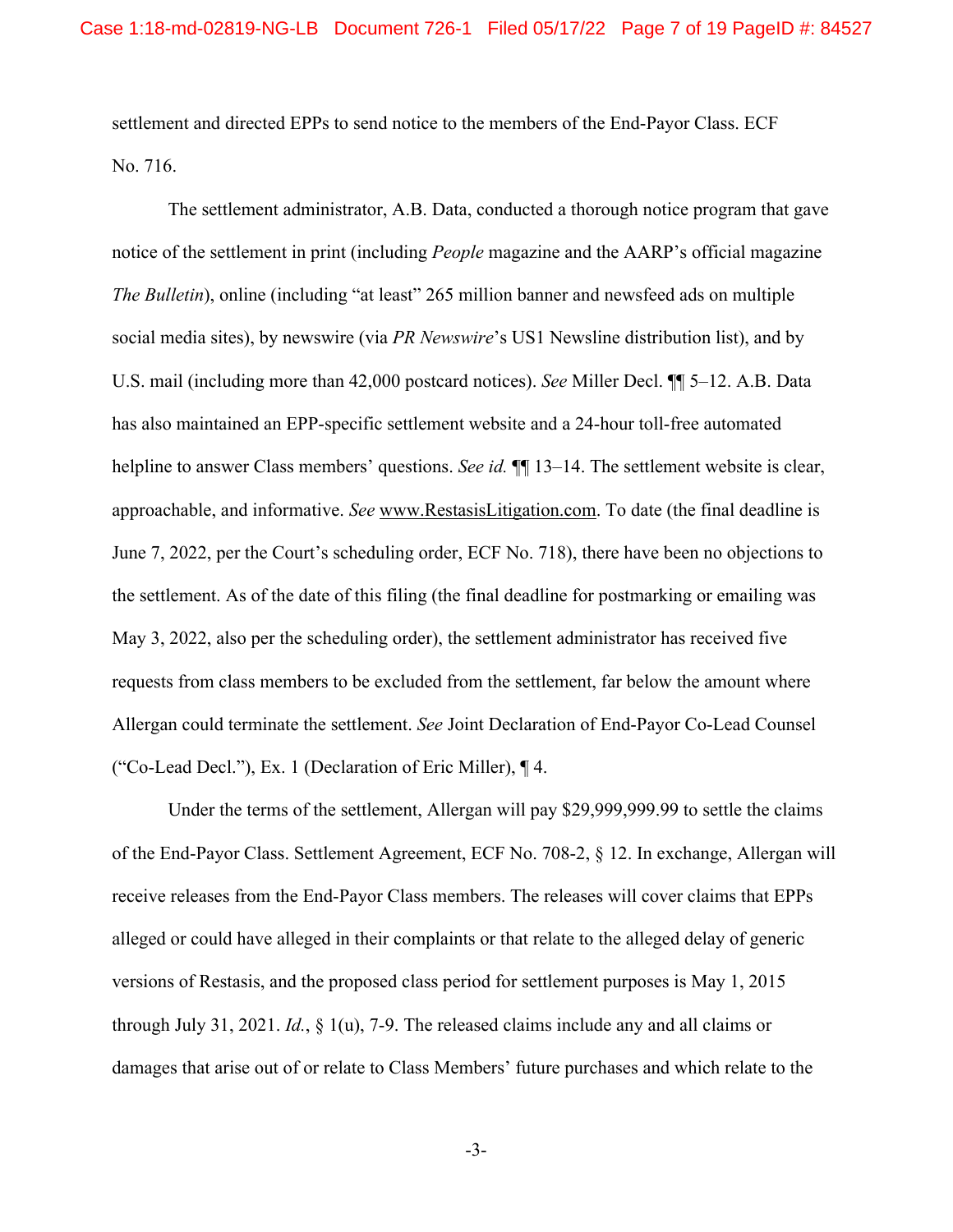subject matter of this litigation, but do not include any future claims or damages arising from conduct by Allergan after the date of the Settlement, and do not release personal injury claims. *Id.*

## **III. ARGUMENT**

Approval of a class action settlement "typically occurs in two stages:" preliminary approval and "final approval—where 'notice of a hearing is given to the class members, [and] class members and settling parties are provided the opportunity to be heard on the question of final court approval.'" *In re Payment Card Interchange Fee & Merch.. Disc. Antitrust Litig.*, 330 F.R.D. 11, 27 (E.D.N.Y. 2019) (Brodie, J.) [*Payment Card I*] (quoting *In re LIBOR-Based Fin. Instruments Antitrust Litig.*, No. 11-CV-5450, 2016 WL 7625708, at \*2 (S.D.N.Y. Dec. 21, 2016)).

In determining whether a class action settlement merits final approval under Federal Rule of Civil Procedure 23, courts consider whether

- (A) the class representatives and class counsel have adequately represented the class;
- (B) the proposal was negotiated at arm's length;
- (C) the relief provided for the class is adequate, taking into account:
	- (i) the costs, risks, and delay of trial and appeal;
	- (ii) the effectiveness of any proposed method of distributing relief to the class, including the method of processing classmember claims;
	- (iii) the terms of any proposed award of attorney's fees, including timing of payment; and
	- (iv) any agreement required to be identified under Rule  $23(e)(3)$ ; and
- (D) the proposal treats class members equitably relative to each other.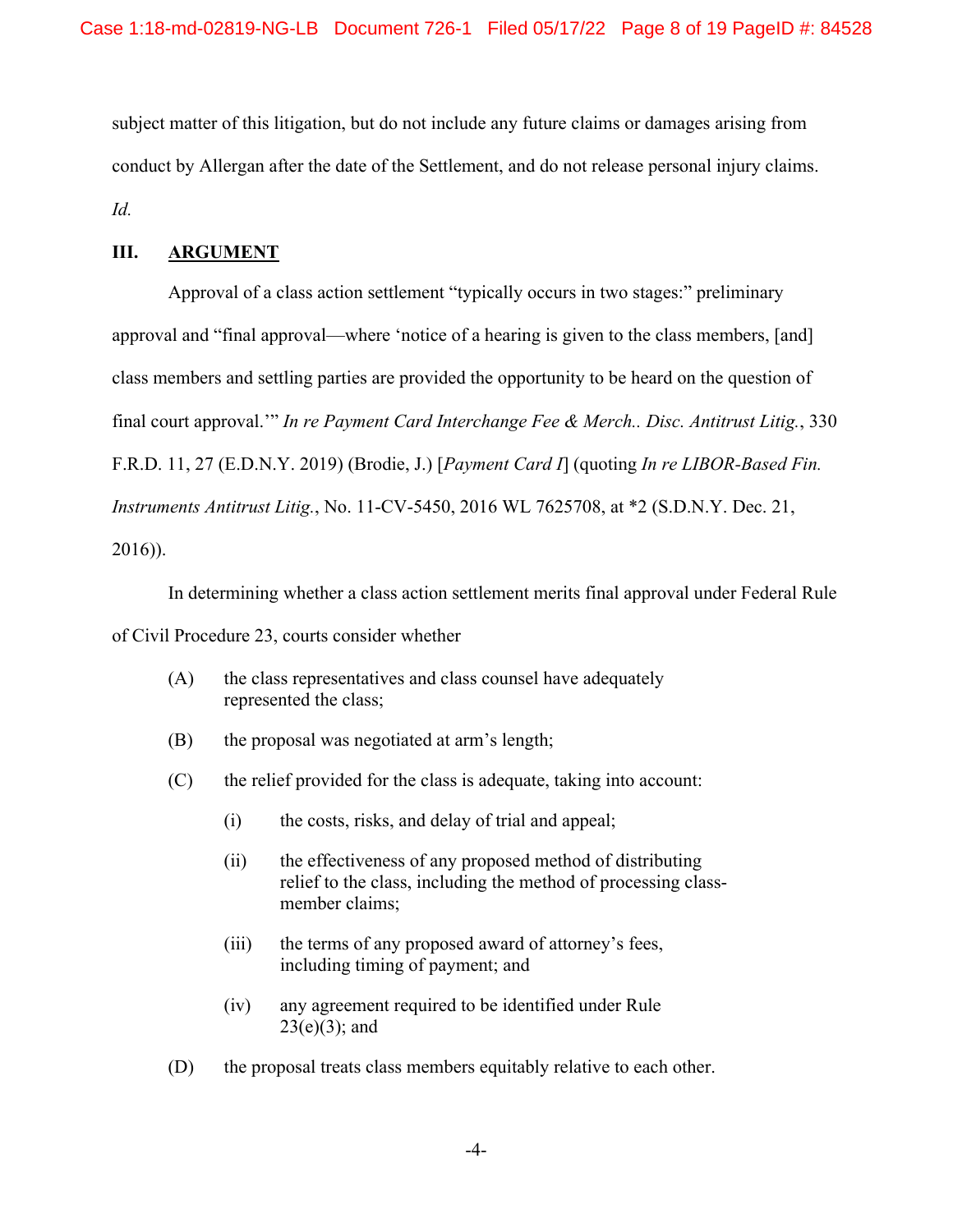Fed. R. Civ. P. 23(e)(2); *see also City of Detroit v. Grinnell Corp.*, 495 F.2d 448, 463 (2d Cir. 1974) (listing factors), *abrogated on other grounds by Goldberger v. Integrated Res., Inc.*, 209 F.3d 43 (2d Cir. 2000).

Final approval review begins from the strong judicial policy favoring settlement. *See Payment Card I*, 330 F.R.D. at 27 (quoting *Wal-Mart Stores, Inc. v. Visa U.S.A., Inc.*, 396 F.3d 96, 116 (2d Cir. 2005)); *see also, e.g.*, *In re Namenda Direct Purchaser Antitrust Litig.*, 462 F. Supp. 3d 307, 310 (S.D.N.Y. 2020) ("The compromise of complex litigation is encouraged by the courts and favored by public policy.") (quoting *Wal-Mart*, 396 F.3d at 116-17). From that starting point, the Court looks to both the procedural and the substantive fairness of the proposed settlement. *See Babcock v. C. Tech Collections Inc.*, Nos. 1:14-CV-3124 (MDG), 2:14-CV-3576 (MDG), 2017 WL 1155767, at \*4 (E.D.N.Y. Mar. 27, 2017) (Go, M.J.) (citing *Wal-Mart*, 396 F.3d at 116). Both considerations weigh in favor of final approval here.

## **A. The Settlement Is Procedurally Fair, Reasonable, and Adequate.**

The first two factors in Rule  $23(e)(2)$  concern the procedural fairness of the settlement. Fed. R. Civ. P. 23(e)(2) advisory committee's note to 2018 amendment; *Namenda*, 462 F. Supp. 3d at 311. "A presumption of fairness, adequacy, and reasonableness may attach to a class settlement reached in arm's-length negotiations between experienced, capable counsel." *Puddu v. 6D Glob. Techs., Inc.*, No. 15- CV-8061 (AJN), 2021 WL 1910656, at \*4 (S.D.N.Y. May 12, 2021) (quoting *Wal-Mart*, 396 F.3d at 116). There is also "a presumption of fairness when a settlement is reached with the assistance of a mediator." *Id.*

Here, the settlement enjoys a presumption of fairness because it is the product of over a year and a half of arm's-length negotiations, beginning in September 2019 and culminating in an agreement in May 2021, assisted by experienced and capable mediators in three mediation sessions and extensive negotiations between the sessions. *See* Co-Lead Decl., ¶ 55; *Puddu*, 2021

-5-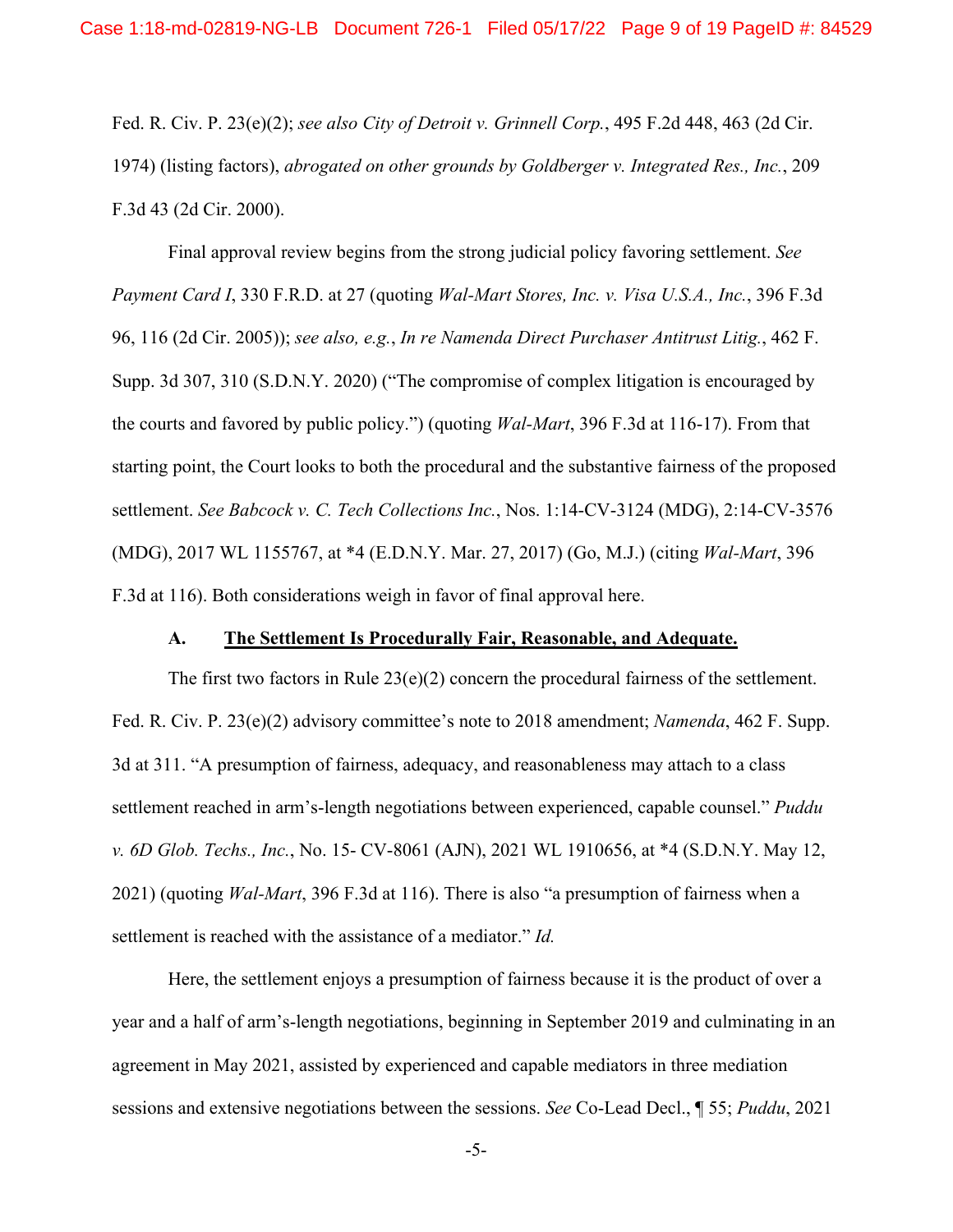WL 1910656, at \*4 ("Here, the parties reached negotiation only after three unsuccessful mediations. Furthermore, the long procedural history of this case evinces that the parties—far from colluding—aggressively litigated this case and reached this settlement only after years of litigation."); *see also* Order, ECF No. 716, at 3 (Jan. 18, 2022) (highlighting that the End-Payor Plaintiffs' "mediation under the auspices of the Honorable Edward A. Infante and arm's-length negotiations by experienced counsel after over three years of litigation" as supporting preliminary approval).

Furthermore, the class representatives and class counsel have adequately represented the class. EPPs worked in coordination with the other plaintiff groups to litigate common issues in this case, including defeating Allergan's motion to dismiss and engaging in extensive factual and the first phase of expert discovery. After other plaintiffs settled, EPPs obtained class certification, finished expert discovery, and briefed summary judgment and merits *Daubert* motions. EPPs have performed all the duties required of class representatives, including producing documents, sitting for depositions, and monitoring the progress of the litigation and settlement discussions. Thus, the class representatives and class counsel have continued to conduct the litigation in the manner that led the Court to conclude that they were adequate representatives at class certification. *See* ECF No. 501 at 11 ("I find that the named plaintiffs are adequate class representatives and that class counsel are qualified, experienced, and able to conduct this litigation. … Moreover, through my extensive observations of counsel, I am assured that they are well qualified to litigate this class action."), *reported at* 335 F.R.D. 1, 13 (2020).

## **B. The Settlement Is Substantively Fair, Reasonable, and Adequate.**

The second two factors in Rule  $23(e)(2)$  concern the substantive fairness and adequacy of the settlement. Fed. R. Civ. P. 23(e)(2) advisory committee's note to 2018 amendment. The primary pertinent factor is the relief to the class, taking into account "the costs, risks, and delay

-6-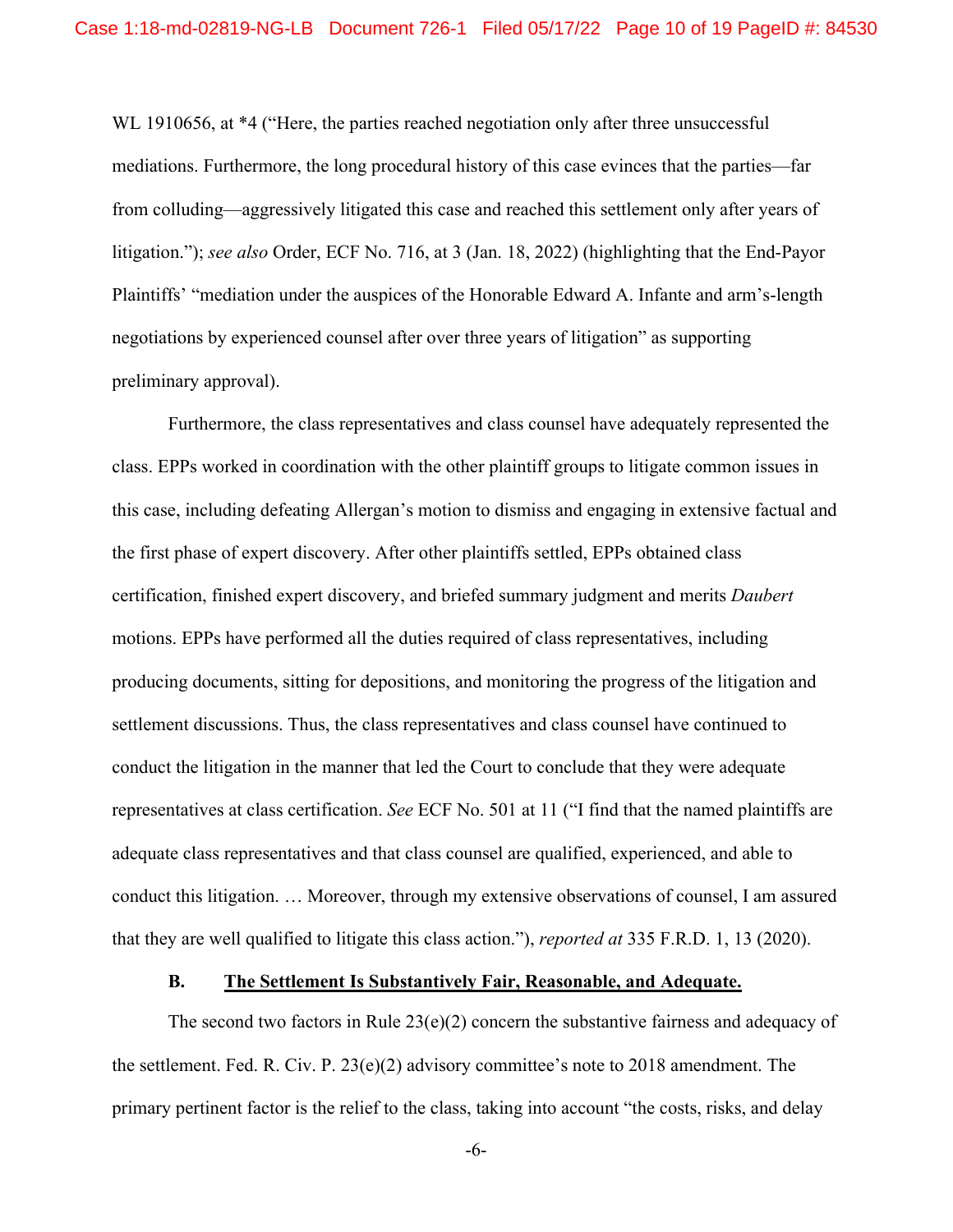of trial and appeal." Fed. R. Civ. P. 23(e)(2)(C)(i). "The adequacy of the amount achieved in settlement may not be judged in comparison with the possible recovery in the best of all possible worlds, but rather in light of the strengths and weaknesses of plaintiffs' case." *In re Giant Interactive Grp., Inc. Sec. Litig.*, 279 F.R.D. 151, 162 (S.D.N.Y. 2011) (internal quotation marks omitted). The Court should "examine whether the settlement amount lies within a range of reasonableness, which range reflects the uncertainties of law and fact in any particular case and the concomitant risks and costs necessarily inherent in taking any litigation to completion." *In re IMAX Sec. Litig.*, 283 F.R.D. 178, 191 (S.D.N.Y. 2012) (internal quotation marks omitted).

Courts also analyze certain non-enumerated factors—the *Grinnell* factors—because the factors in Rule 23(e)(2) were not intended to "displace any factor" previously developed by courts to analyze class action settlements "but rather to focus the court and the lawyers on the core concerns of procedure and substance that should guide the decision whether to approve the proposal." Fed. R. Civ. P. 23(e)(2) advisory committee's note to 2018 amendment; *see Namenda*, 462 F. Supp. 3d at 311-15. Many of the *Grinnell* factors are substantially similar to those in Rule  $23(e)(2)$  and may be considered together.<sup>1</sup> Both sets of factors "focus the court and the lawyers on the core concerns of procedure and substance that should guide the decision whether to approve the proposal." *Namenda*, 462 F. Supp. 3d at 311 (quoting *Christine Asia Co. v. Jack Yun Ma*, No. 1:15-md-02631 (CM) (SDA), 2019 WL 5257534, at \*9 (S.D.N.Y. Oct. 16, 2019)).

<sup>&</sup>lt;sup>1</sup> Specifically, the first, fourth, fifth, eighth, and ninth *Grinnell* factors are largely the same as the analysis under Rule  $23(e)(2)$ . These factors are, respectively: the complexity, expense, and likely duration of the litigation; the risk of establishing liability; the risk of establishing damages; the range of reasonableness of the settlement fund in light of the best possible recovery; and the range of reasonableness of the settlement fund in light of all the attendant risks of litigation. *See Namenda*, 462 F. Supp. 3d at 311-15.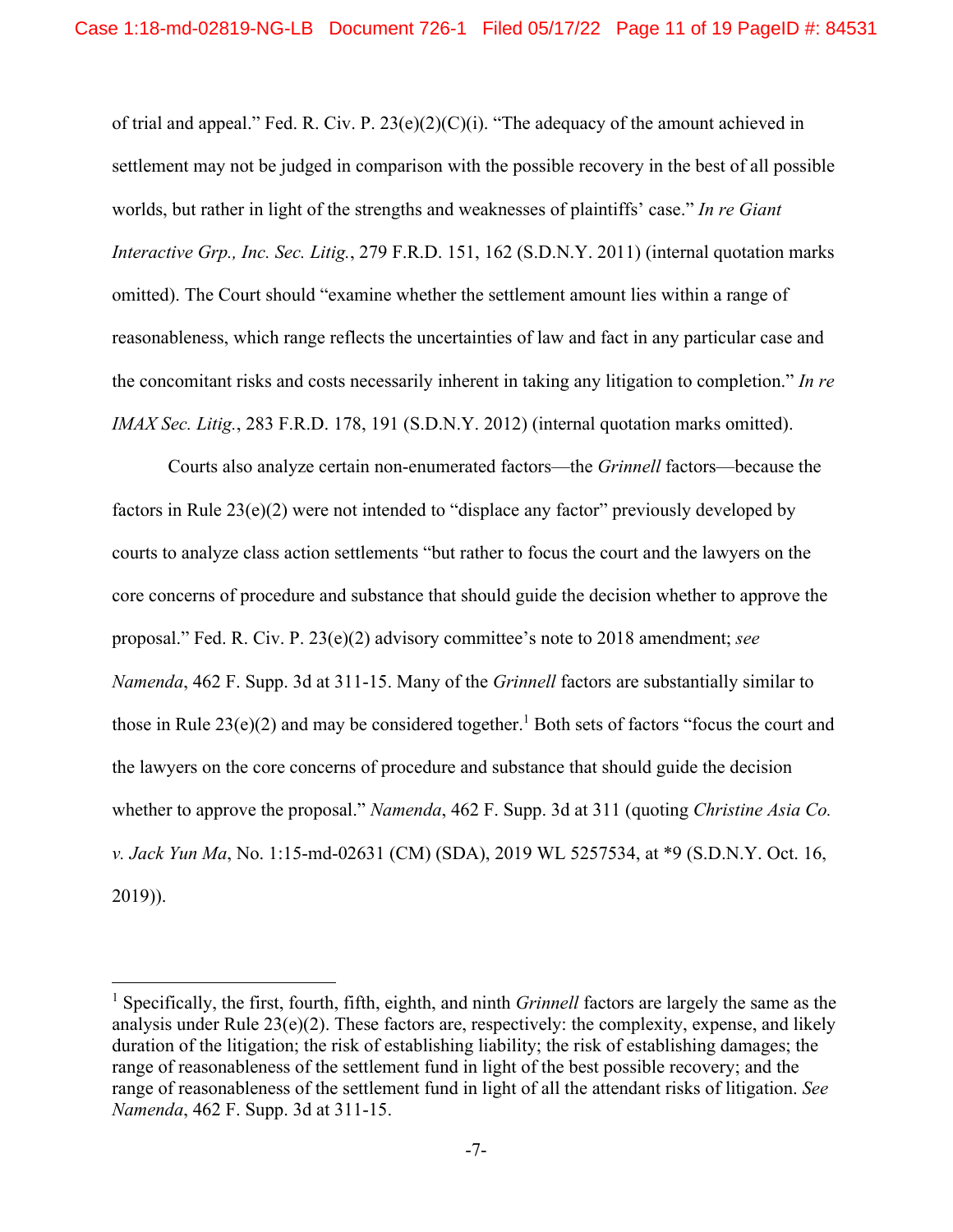Here, the settlement is substantively adequate. The immediate relief to the class is approximately \$30 million, in comparison to the considerable costs, risks, and delay of continued litigation through trial and appeal. *See* Fed. R. Civ. P. 23(e)(2)(C)(i); *Namenda*, 462 F. Supp. 3d at 315 (noting courts "[t]ypically" evaluate together the eighth and ninth *Grinnell* factors: range of reasonableness of the settlement fund in light of the best possible recovery and range of reasonableness of the settlement fund in light of all the attendant risks of litigation). Before trial, the Court likely would hold hearings on the numerous and lengthy summary judgment and *Daubert* motions. After decisions on these motions, the parties would have to engage in several months of additional pretrial briefing and preparation. *See* ECF No. 509 at 2-3 (providing about five months of pretrial briefing and conferences after summary judgment). This work would include preparing EPPs' thirteen expert witnesses for trial, assuming they each survived Allergan's *Daubert* challenges, which would entail significant costs. Further, more than two years in, the COVID-19 pandemic continues to upend trial schedules across the country. *E.g.*, *City & County of San Francisco v. Purdue Pharma L.P.*, No. 3:18-cv-07591-CRB, ECF No. 1289 (N.D. Cal. Apr. 29, 2022) (transcript of Apr. 27, 2022, bellwether trial proceedings substantially modifying schedule in light of positive COVID diagnoses among counsel). Trial itself would take several weeks, and an appeal would add additional cost and time, likely over a year.<sup>2</sup> In short, continuing to litigate would considerably delay relief and impose substantial costs. This factor weighs in favor of approval. *See Namenda*, 462 F. Supp. 3d at 311-12 ("The

https://www.uscourts.gov/sites/default/files/data\_tables/fcms\_na\_appprofile0331.2021.pdf.

<sup>2</sup> Administrative Office of the Courts, *U.S. Court of Appeals – Judicial Caseload Profile* 8 (median time to disposition in the Second Circuit was 14.2 months for period ending Mar. 31, 2021), *available at*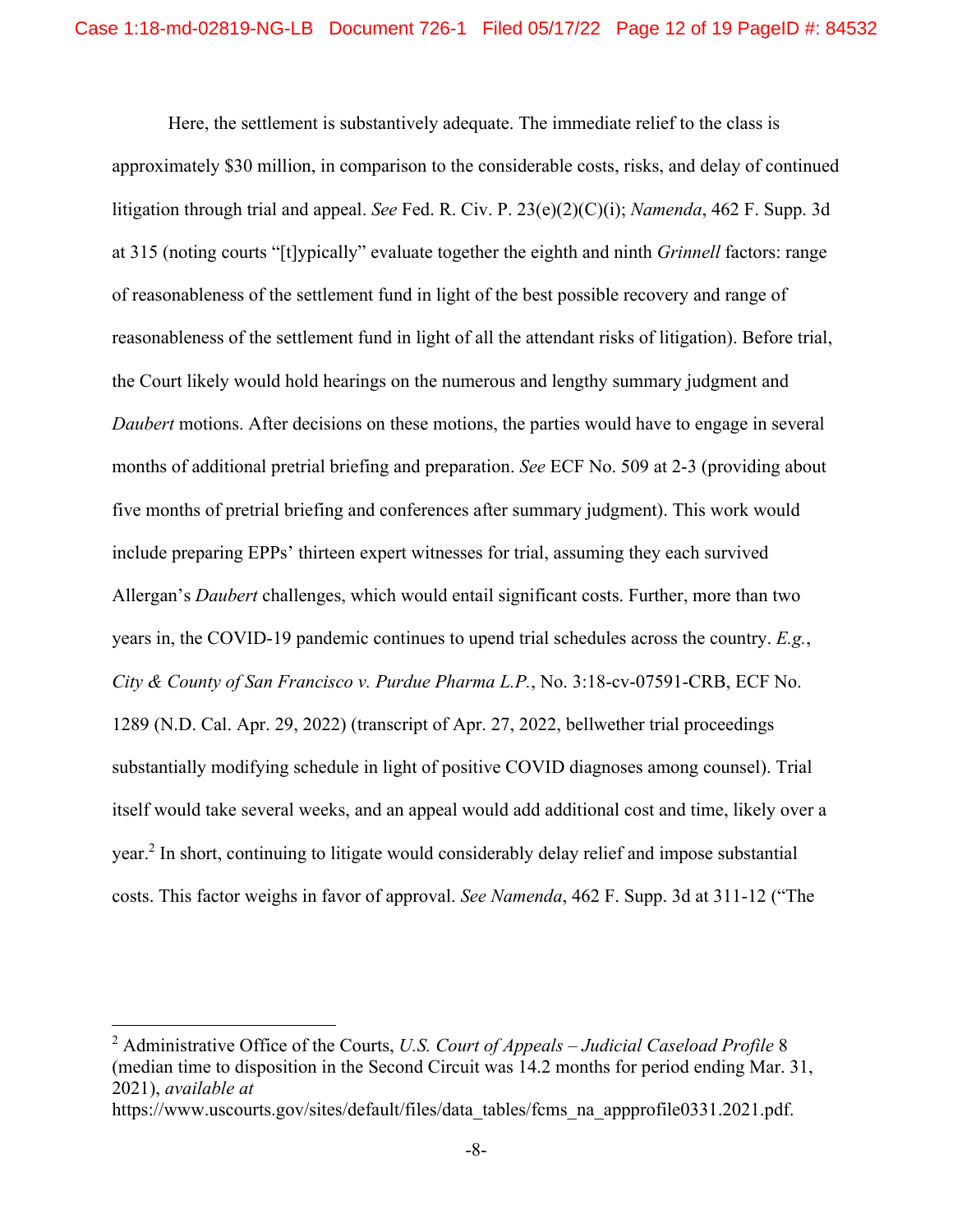first *Grinnell* factor evaluates whether the continuation of the litigation would be complex, expensive, and lengthy. This case, had it not settled, would have been all three.").

The remaining stages of litigation also would involve significant risk. Allergan filed summary judgment motions regarding patent fraud, sham petitioning, and causation, and moved to exclude key opinions of EPPs' experts (including experts Christians, Kessler, Clark, Frank, Williams, Craft, Roberts, and Calman). While EPPs filed oppositions and believe that Allergan's motions should be denied, the motions remain pending and pose risk that some or all of EPPs' claims or expert testimony might not survive to trial. These risks weigh in favor of approval. *See Namenda*, 462 F. Supp. 3d at 313 (fourth *Grinnell* factor is risk of establishing liability).

Trial would involve further risks. One of the key issues at trial would be whether Allergan's conduct caused a lack of generic competition at any time. There is always inherent risk in trying the issue of causation because it depends on predicting "the but-for world—a hypothetical world free of defendant's alleged anticompetitive actions." ECF No. 501 at 6. As the Court explained, "neither side will ever prove whether its predictions are correct. The but-for world is, by definition, hypothetical." *Id.* at 22.

The FDA recently approved the first generic version of Restasis.<sup>3</sup> EPPs continue to contend that Allergan's actions resulted in significantly delayed approval of generic Restasis. Given the abnormally long time it took for the FDA to approval generic Restasis—even after Allergan's alleged unlawful conduct ended—the jury could decide that the FDA, and not Allergan, is solely responsible for the delayed approval of generic Restasis, in which case EPPs might recover nothing. *E.g. In re Nexium (Esomeprazole) Antitrust Litig.*, 842 F.3d 34, 39 (1st

<sup>3</sup> *S*ee Press Release, U.S. FDA, FDA Approves First Generic of Restasis (Feb. 2, 2022), *available at* https://www.fda.gov/news-events/press-announcements/fda-approves-first-genericrestasis.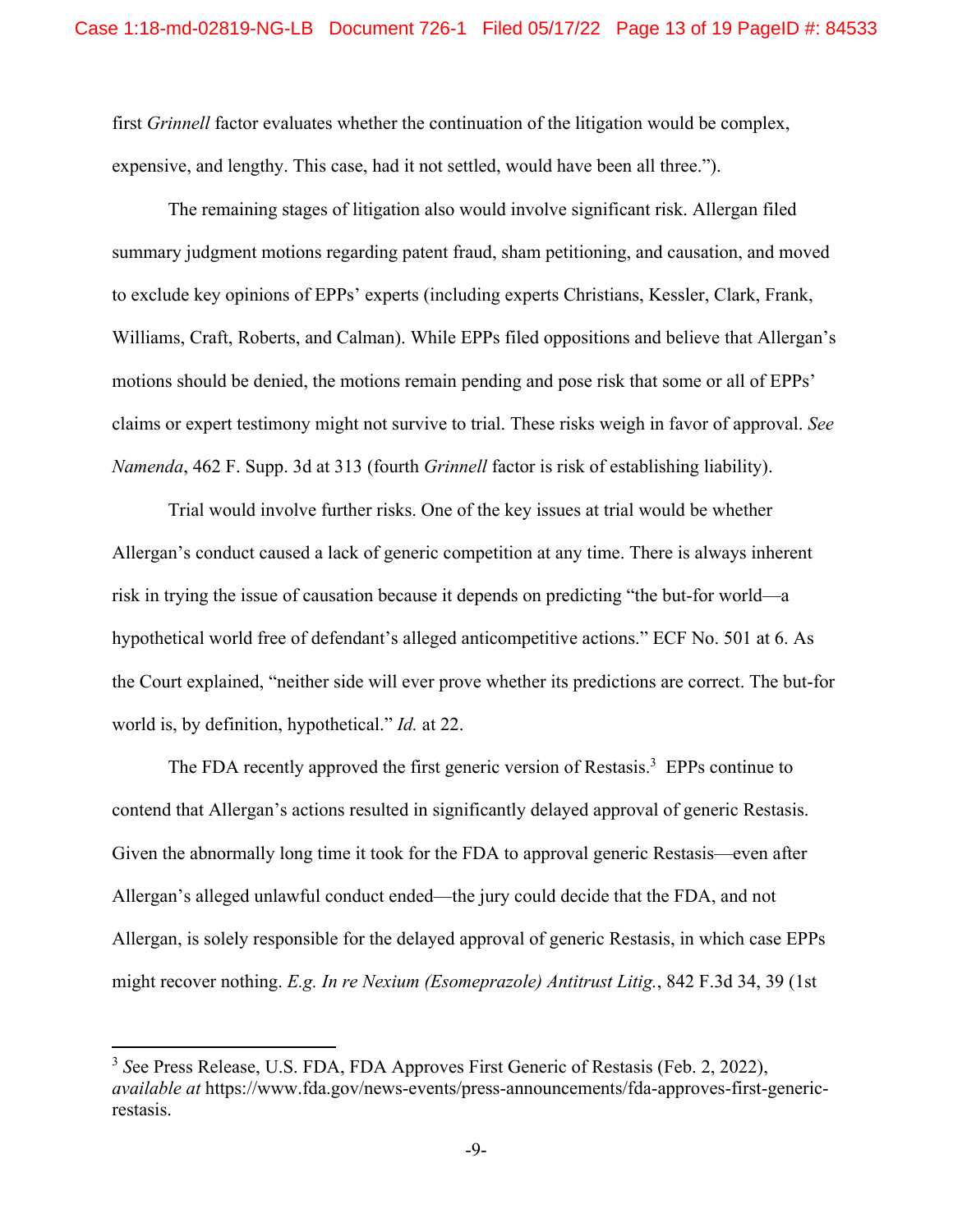Cir. 2016) (affirming a jury verdict for the defendant due to lack of causation in a pharmaceutical antitrust case); *see Namenda*, 462 F. Supp. 3d at 313-14 (fifth *Grinnell* factor is risk of establishing damages). In light of the costs, risks, and delay of continuing to litigate, the approximately \$30 million in immediate relief to the class is reasonable and adequate.

The reaction of the class—the second *Grinnell* factor—is an indicator of the settlement's fairness. *See In re Payment Card Interchange Fee & Merch. Disc. Antitrust Litig.*, No. 05-MD-1720 (MKB) (JO), 2019 WL 6875472, at \*16 (E.D.N.Y. Dec. 16, 2019) (Brodie, J.) [*Payment Card II*] ("It is well settled that the reaction of the class to the settlement is perhaps the most significant factor to be weighed in considering its adequacy. In fact, the lack of objections may well evidence the fairness of the Settlement.") (quoting *In re MetLife Demutualization Litig.*, 689 F. Supp. 2d 297, 333 (E.D.N.Y. 2010)). As described above, after notice was given to End-Payor Class members in print, online, by newswire, and by mail, and a dedicated toll-free number and website maintained for Class members' benefit, no objections have yet been received, and, as of the date of this filing, only five of the hundreds of thousands of class members opted out. Co-Lead Decl., Ex. 1, ¶ 5. These facts strongly weigh in favor of approval.

## **C. The Plan of Allocation Is Fair, Reasonable, and Adequate, and Satisfies the Requirements of Rule 23 and Due Process.**

A plan of allocation must be fair and reasonable. *Becher v. Long Island Lighting Co.*, 64 F. Supp. 2d 174, 182 (E.D.N.Y. 1999). "The formula established for allocation need only have a reasonable, rational basis, particularly if recommended by experienced and competent class counsel," and "courts look primarily to the opinion of counsel in determining the reasonableness and fairness of a plan of allocation." *In re Facebook, Inc., IPO Sec. & Derivative Litig.*, 343 F. Supp. 3d 394, 414 (S.D.N.Y. 2018) (internal quotation marks omitted), *aff'd sub nom. In re Facebook, Inc.*, 822 F. App'x 40 (2d Cir. 2020). Typically, a *pro rata* allocation is appropriate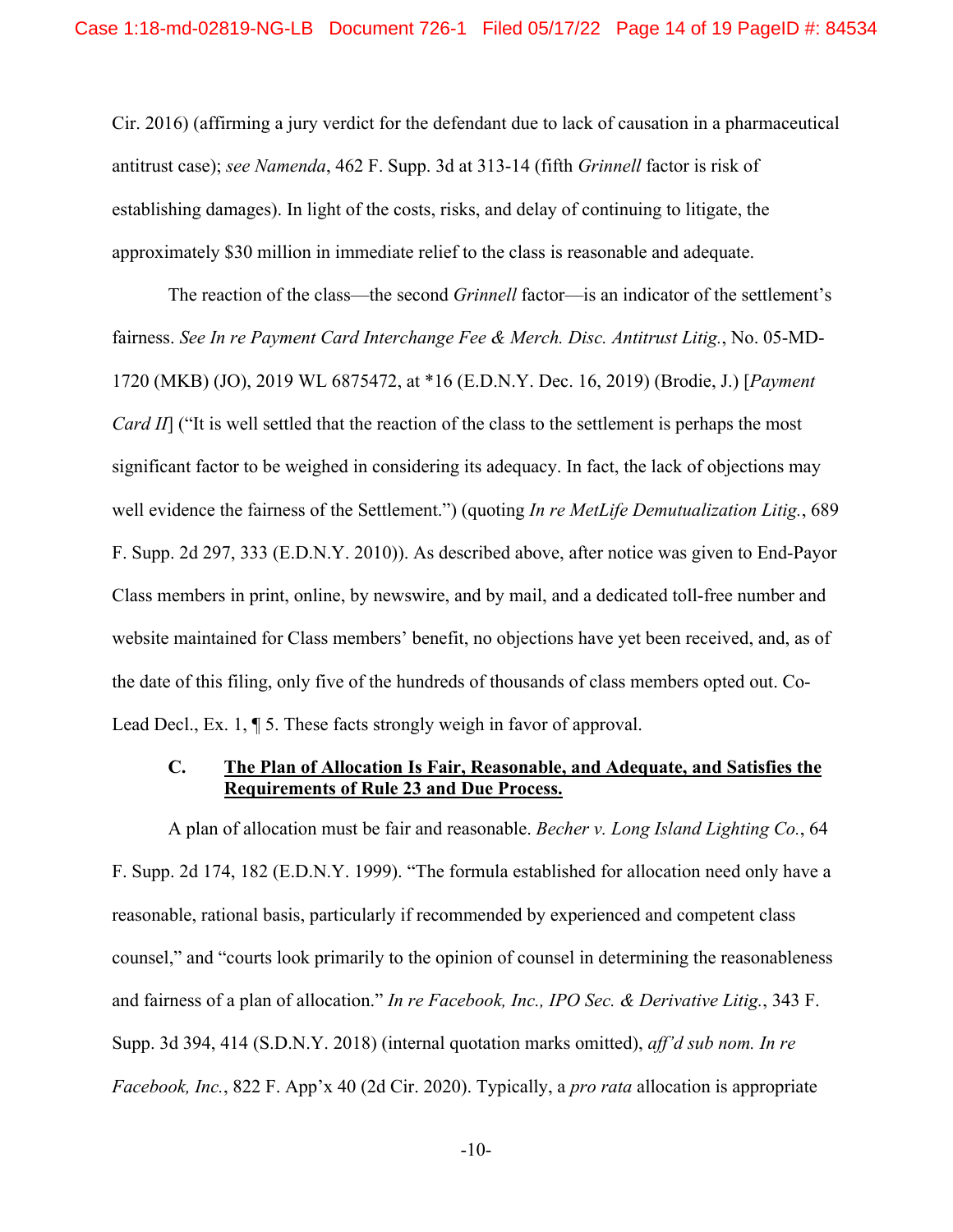under Rule 23(e)(2)(D). *See Payment Card II*, 2019 WL 6875472, at \*27 ("[T]he *pro rata* distribution scheme is sufficiently equitable.").

Here, after several revisions in response to the Court's concerns, *see* ECF No. 716 at 2, EPPs propose splitting the settlement fund, after any award of attorney fees, costs, and service awards, into three pools: 83.4% for a TPP Pool, 14.4% for an Insured Consumer Pool (for consumers who purchased Restasis with insurance), and 2.2% for a Cash Consumer Pool (for consumers who purchased Restasis without insurance). Letter Regarding End-Payor Plaintiffs' Unopposed Motion for Preliminary Approval (Dec. 12, 2021), Ex. 6, Revised Plan of Allocation, ECF No. 715-6, ¶ 1; Declaration of Richard G. Frank ("Frank Decl."), ECF No. 708-4, ¶ 2. Claimants will be paid their *pro rata* share of their respective pools. Revised Plan of Allocation, ¶¶ 19-26. Within each pool, claimants will be limited to their "full" damages, that is, the number of prescription or packages claimed by the class members multiplied by the per-prescription or per- package overcharge. *Id*.<sup>4</sup> If the "full" damages owed to class members in a single pool is less than the amount allocated for that pool, the remainder will be allocated *pro rata* among the other pools. *Id.*

## **D. The Requested Expenses, Fees, and Service Awards Are Fair, Reasonable, and Adequate with Respect to the Class.**

On May 17, 2022, together with this motion for final approval, class counsel have filed a motion for reimbursement of expenses, award of attorneys' fees, and service awards. For the reasons given in that motion and its supporting papers, EPPs' and Class counsel's requests satisfy Rule  $23(e)(2)(C)(iii)$ . Accordingly, the Court should find that the requested expenses,

<sup>&</sup>lt;sup>4</sup> The per-prescription and per-package overcharges were calculated by EPPs' economic expert, Dr. Richard Frank. *See* Frank Decl., ¶ 3.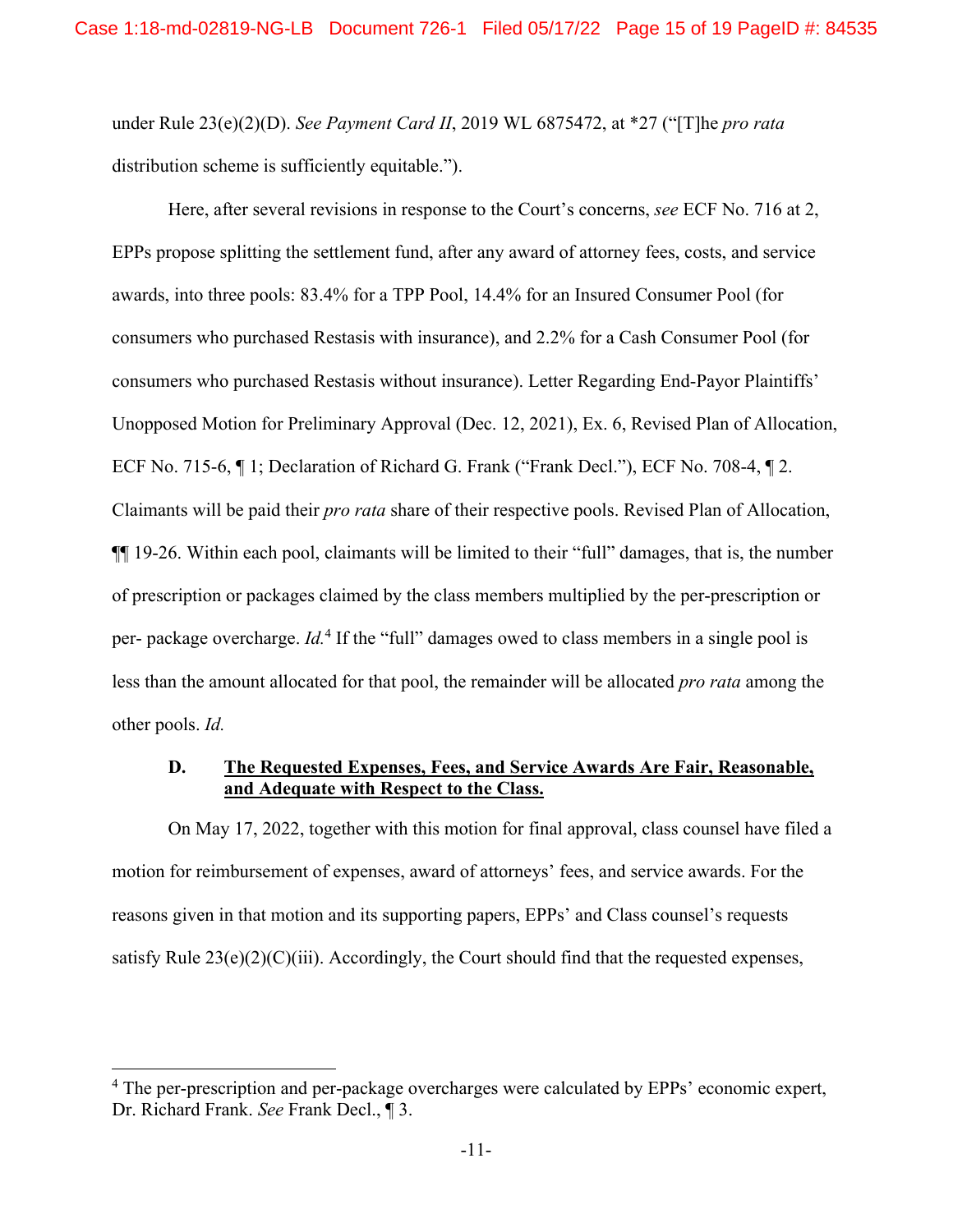fees, and service awards are fair, reasonable, and adequate with respect to End-Payor Class members, and that this factor weighs in favor of final approval.

#### **E. The Other** *Grinnell* **Factors Weigh in Favor of Approval or Are Neutral.**

The third *Grinnell* factor is the stage of the proceedings and the amount of discovery completed, with a focus on whether the case was sufficiently advanced that the parties were sufficiently informed regarding the strengths and weaknesses of the case. *See In re Forest Labs. Inc. Sec. Litig.*, No. 05 CIV. 2827 (RMB), 2009 WL 10738220, at \*4 (S.D.N.Y. May 15, 2009). Here, millions of pages of documents, depositions of dozens of fact and expert witnesses, and fully briefing summary judgment informed the parties as thoroughly as possible, short of actually trying the case to judgment, of each side's strengths and weaknesses. This factor weighs in favor of approval. *See id.*

The other *Grinnell* factors are neutral. The sixth factor is the risk of maintaining the class action through trial, which is neutral because the Court certified the class and the Second Circuit denied Allergan's Rule 23(f) petition. *See Namenda*, 462 F. Supp. 3d at 314. The seventh factor—whether the defendant is able to withstand a greater judgment—"is typically relevant only when a settlement is less than what it might otherwise be but for the fact that the defendant's financial circumstances do not permit a greater settlement." *Id.* As Allergan's financial circumstances are not a limitation on the settlement here, this factor is likewise neutral.

## **IV. CONCLUSION**

After four years of hard-fought litigation, the End-Payor Class members are able to receive compensation for the economic harm the named plaintiffs alleged. While Plaintiffs are confident in their claims, trial outcomes are never certain. The settlement achieved is in the best interest of the Class members. For the reasons stated above, and as set forth in the proposed

-12-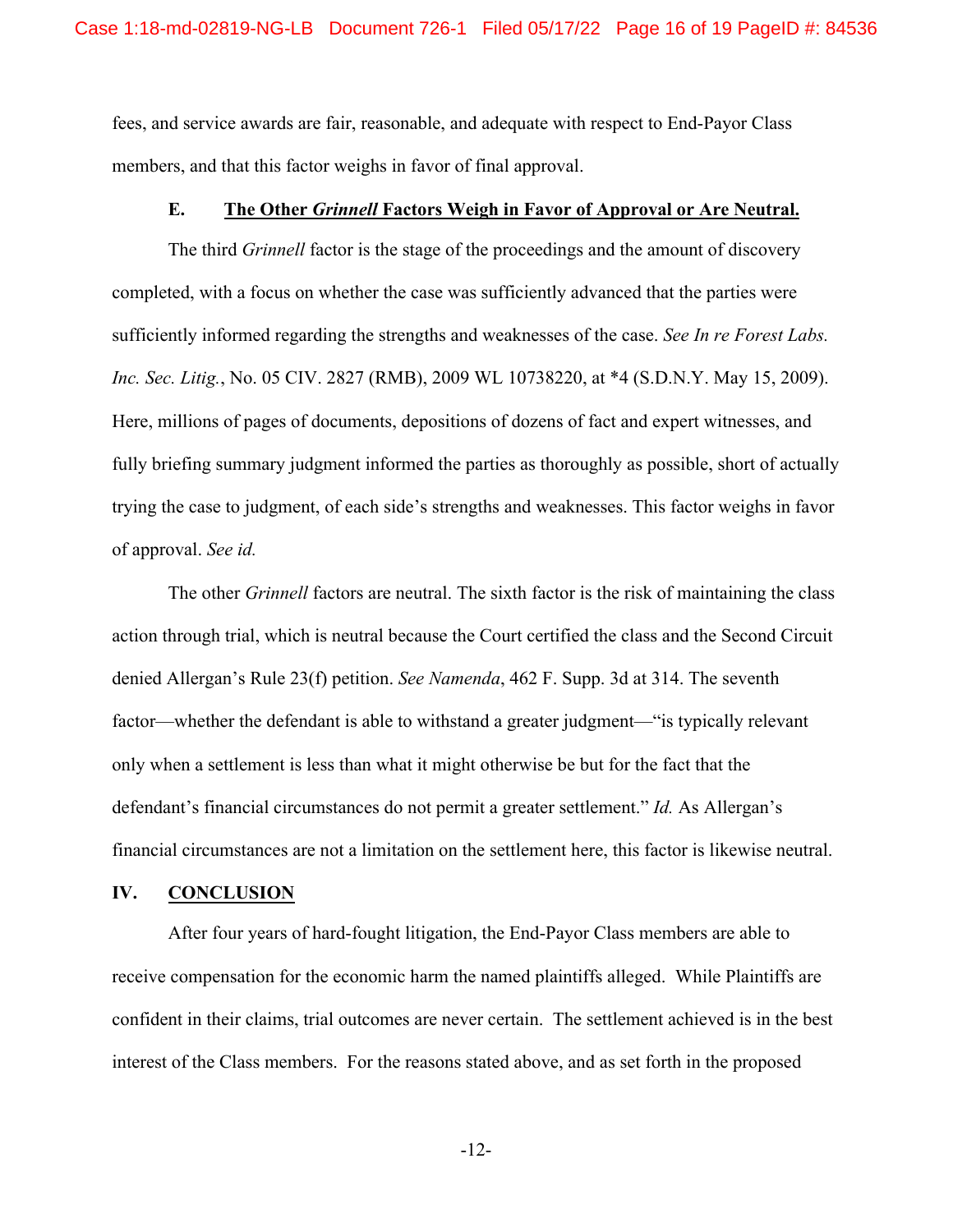order submitted herewith, EPPs ask the Court to enter an order granting final approval of the

End-Payor Class settlement and to enter final judgment.

Dated: May 17, 2022 Respectfully submitted,

*/s/ Dena C. Sharp* 

Dena C. Sharp Scott Grzenczyk Tom Watts GIRARD SHARP LLP 601 California Street, Suite 1400 San Francisco, CA 94108 Telephone: (415) 981-4800 Facsimile: (415) 981-4846 dsharp@girardsharp.com scottg@girardsharp.com tomw@girardsharp.com

*/s/ David T. Rudolph* 

Eric B. Fastiff Dan Drachler David T. Rudolph LIEFF CABRASER HEIMANN & BERNSTEIN, LLP 275 Battery Street, 29th Floor San Francisco, CA 94111-3339 Tel: (415) 956-1000 Fax: (415) 956-1008 efastiff@lchb.com ddrachler@lchb.com drudolph@lchb.com

*/s/ Joseph R. Saveri* 

Joseph R. Saveri JOSEPH SAVERI LAW FIRM, INC. 601 California Street, Suite 1000 an Francisco, CA 94108 Tel: (415) 500-6800 Fax: (415) 395-9940 jsaveri@saverilawfirm.com

*End-Payor Co-Lead Counsel*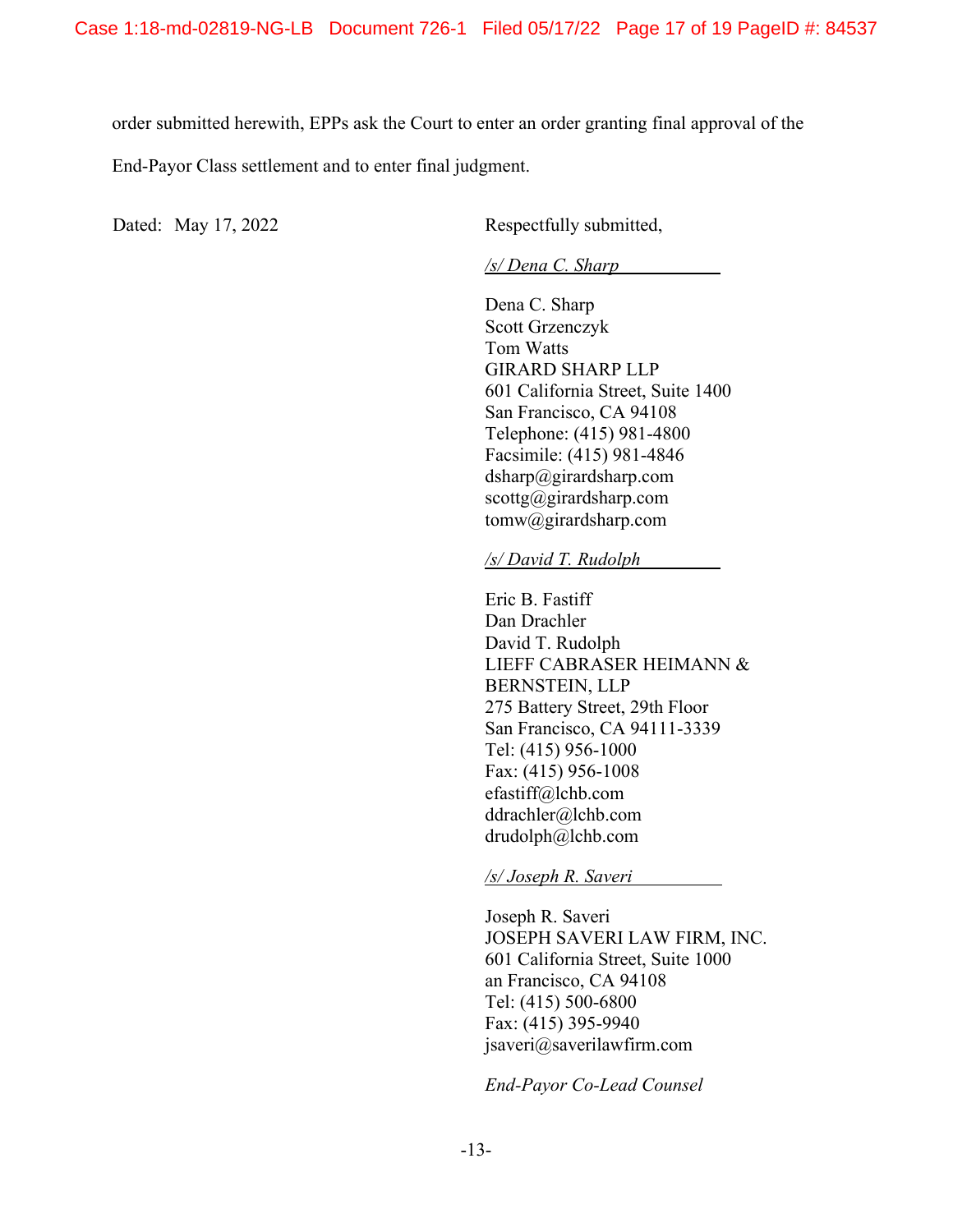/s/ *Robert S. Schachter*

Robert S. Schachter (RS 7243) ZWERLING, SCHACHTER & ZWERLING, LLP 41 Madison Avenue, 32nd Floor New York, NY 10010 Tel: (212) 223-3900 Fax: (212) 371-5969 rschachter@zsz.com

*End-Payor Liaison Counsel*